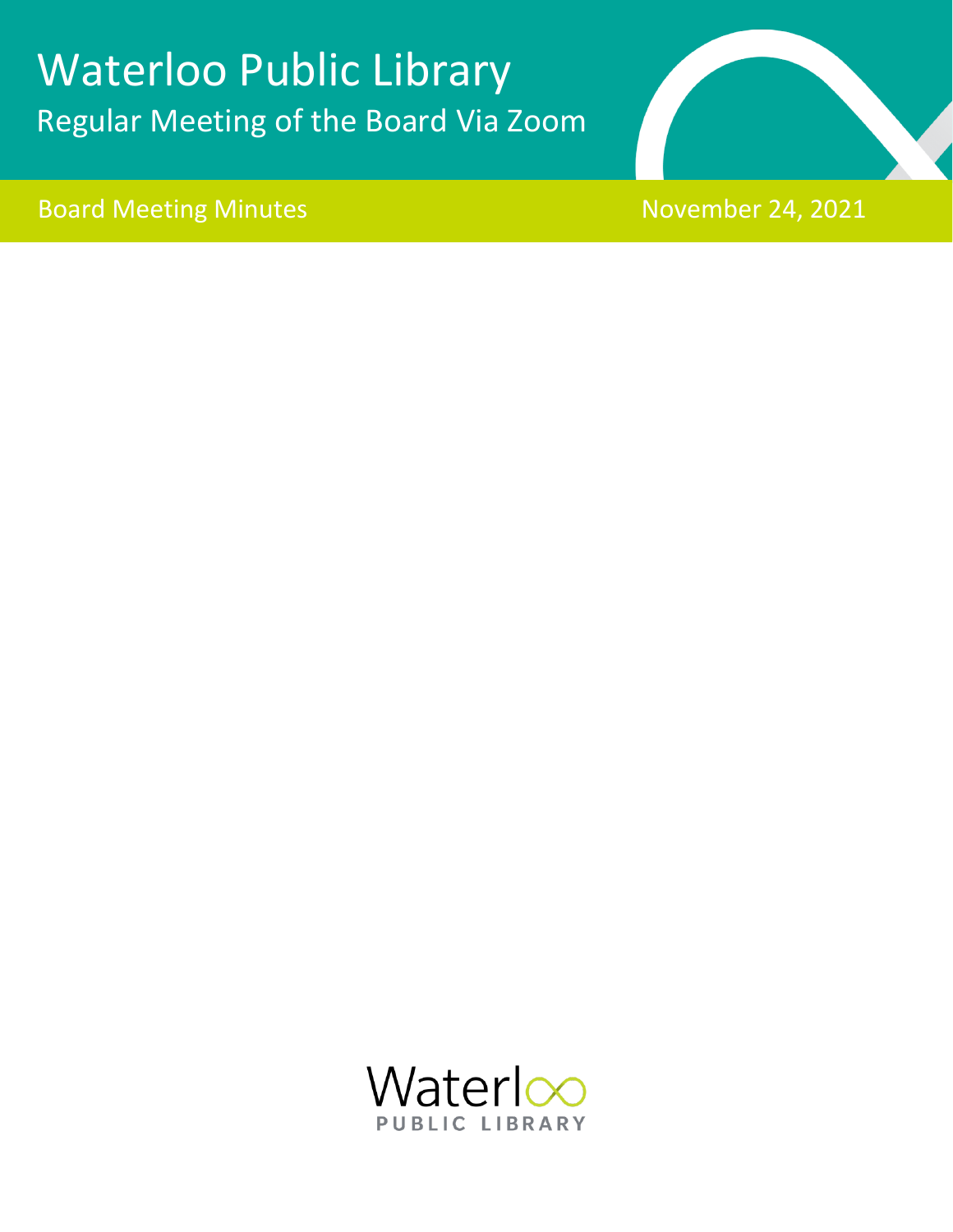**Board Members Attending:** K. Coviello (Chair); R. Harder; K. McManus (Vice-Chair); F. Mensink; J. Strong; Councillor D. Freeman

**Staff:** L. Clarke (CEO); G. Van Eek Meijers (Deputy CEO); Laura Dick (Manager, Branches), Liana Jupan (Manager, Finance & Facilities)

**Regrets:** D. Charlton

**Absent:** I. Pandit

#### **1. Call to order:**

- 1.1 Land Acknowledgment D. Freeman
- K. Coviello (Chair) called the meeting to order.

#### **2. Approval of the agenda**

Order of Agenda Items changed to allow for one In-Camera session.

**Moved by D. Freeman,** seconded by F. Mensink, that the agenda be approved as amended

 **Motion carried.**

**3. Disclosure of pecuniary interest and the nature thereof** - None

#### **4. Approval of the minutes of the regular meeting October 27, 2021**

**Moved by K. McManus,** seconded by D. Freeman, to approve the minutes of the October 27, 2021 meeting.

#### **Motion carried.**

#### **5. Business arising from the minutes**

5.1 OLBA Diversity, Equity and Inclusion training opportunities - F. Mensink

Discussion on the DEI training opportunities presented by F. Mensink deferred to the January 2022 Board Meeting.

#### **6. Correspondence -** None

- **7. Chair update** K. Coviello
	- o None

### **8. Information items**

8.1 Eastside Branch Report – L. Dick

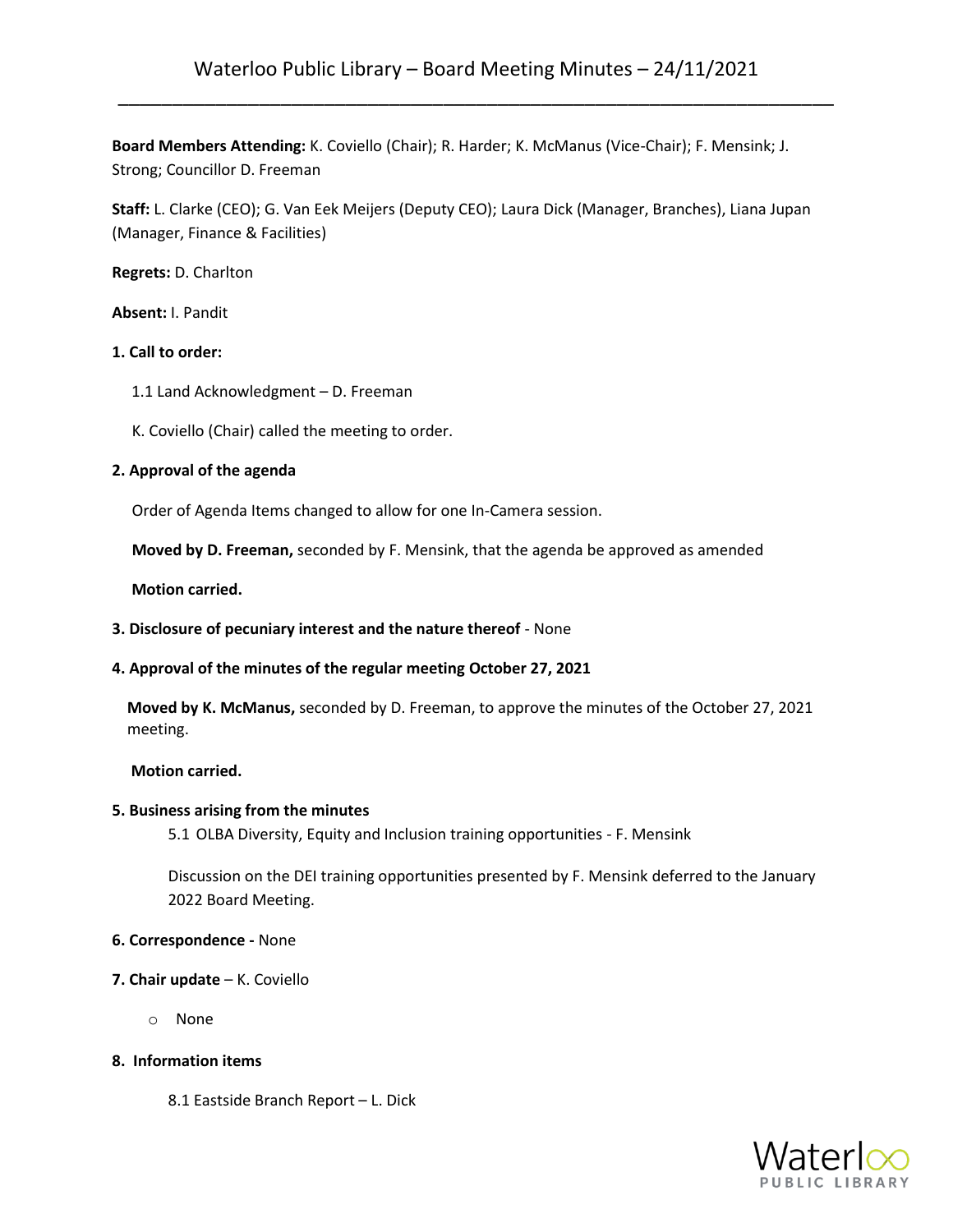o L. Dick presented a series of photos and the latest drone video footage highlighting the progress of the Eastside Branch construction.

#### 8.2 CEO Report – L. Clarke

- $\circ$  The Eastside Branch sponsorship marketing campaign has raised \$176,460 in donations and room sponsorships to date. We are planning a marketing campaign in advance of Giving Tuesday, November 30, 2021**.**
- o Our November 22, 2021 Virtual Staff Development Day was a huge success with excellent speakers including Ryan McMahon, Anishinaabe comedian, writer, media maker and community activator; representatives from Making Change, a company that has a specific focus on raising awareness and educating and exposing people to the Black community, Black culture, and issues around anti-Black racism; and from Spectrum, Waterloo Region's Rainbow Community Space.

#### **9. Committee Reports**

9.1 Finance & Resources Committee – F. Mensink

- $\circ$  3<sup>rd</sup> Quarter Financial Statements for 2021 were reviewed at the meeting
- o 2022 Draft Operating Budget presented

**Moved by D. Freeman**, seconded by R. Harder, to accept the 3<sup>rd</sup> Quarter Financial Statements for 2021 as information.

#### **Motion carried**

 **Moved by F. Mensink,** seconded by J. Strong, that the 2022 Operating Budget be approved

**Motion carried**

**10. In-camera for the purpose of considering the following subject matter – personal matters about an identifiable individual**

**Moved by F. Mensink,** seconded K. McManus, to move in-camera.

 **Motion carried**

 **Moved by D. Freeman,** seconded by R. Harder to move out-of-camera.

 **Motion carried.**

**11. Other Business** – None.